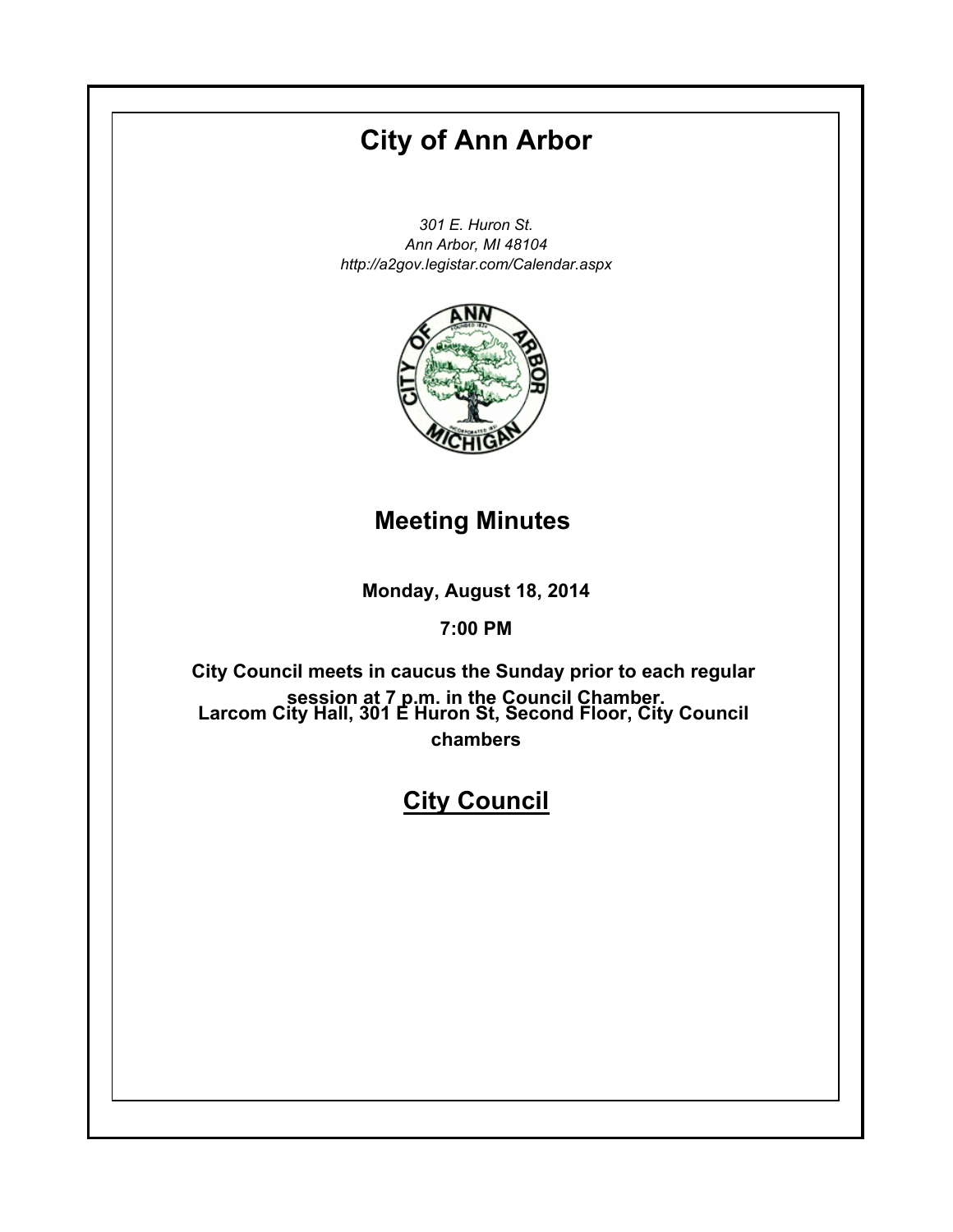## **CALL TO ORDER**

*Mayor called the meeting to order at 7:01 p.m. in the Guy C. Larcom, Jr. Building, 2nd Floor Council Chambers, 301 E. Huron St.*

## **MOMENT OF SILENCE**

*Council stood for a moment of silence.*

## **PLEDGE OF ALLEGIANCE**

*Mayor Hieftje led Council in the recitation of the Pledge of Allegiance.*

## **ROLL CALL OF COUNCIL**

|  | Present: 10 - Mayor John Hieftje, Councilmember Stephen Kunselman, Councilmember |  |  |
|--|----------------------------------------------------------------------------------|--|--|
|  | Mike Anglin, Councilmember Sabra Briere, Councilmember Christopher               |  |  |
|  | Taylor, Councilmember Jane Lumm, Councilmember Sumi Kailasapathy,                |  |  |
|  | Councilmember Sally Petersen, Councilmember Chuck Warpehoski and                 |  |  |
|  | Councilmember Jack Eaton                                                         |  |  |
|  |                                                                                  |  |  |

**Absent:** 1 - Councilmember Margie Teall

## **APPROVAL OF AGENDA**

**A motion was made by Councilmember Kunselman, seconded by Councilmember Taylor, that the Agenda be Approved as presented. On a voice vote, the Mayor declared the motion carried.**

## **COMMUNICATIONS FROM THE CITY ADMINISTRATOR**

*City Administrator Steve Powers updated City Council on the following:*

*The Ann Arbor Senior Center is temporarily closed due to needed emergency repairs. The closure was made for safety reasons due to problems with the existing ceiling. Other repairs and updates will also be made during this downtime and the Center is expected to reopen the week of September 5.*

*The City has posted the Fire Chief position. Resumes are being accepted until September 15. Mr. Powers stated he will continue to update Council as the search progresses.*

*The City's bond rating was reaffirmed recently and remains at AA+.*

*The public art installation on Kingsley Lane has begun at the rain garden. The art sculpture depicts large fish.*

*The City's proposed Charter Amendments have been accepted by the Attorney General and is in compliance with the Home Rule Cities Act and can proceed.*

*Mr. Powers also provided several written reports for the information of Council. Those reports are on file in the City Clerk's Office.*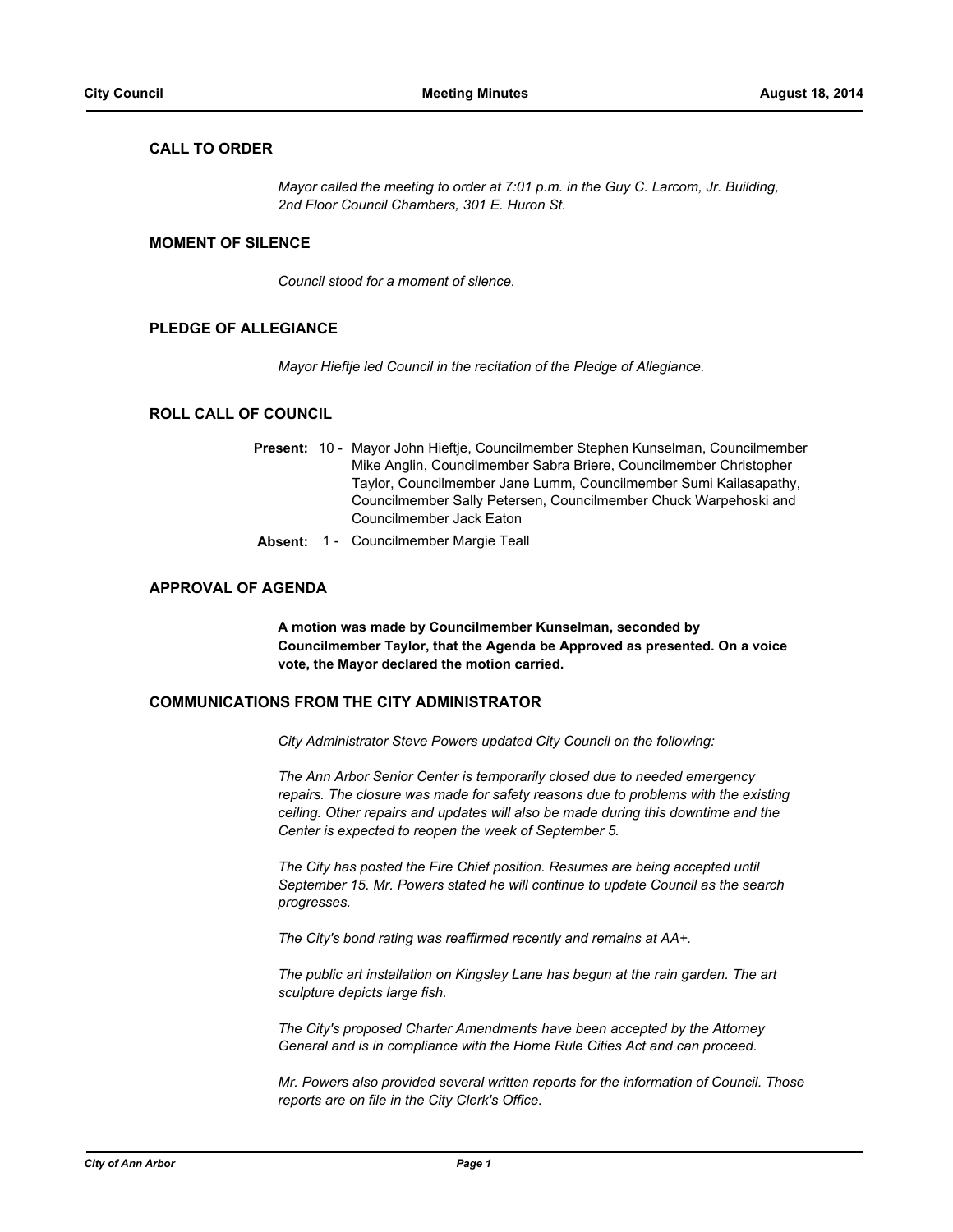[14-1279](http://a2gov.legistar.com/gateway.aspx/matter.aspx?key=12746) Deer Management Report **Received and Filed** [14-1291](http://a2gov.legistar.com/gateway.aspx/matter.aspx?key=12758) Agenda Response Memo - August 18, 2014 **Received and Filed**

## **INT INTRODUCTIONS**

*None.*

## **PUBLIC COMMENTARY - RESERVED TIME (3 MINUTES PER SPEAKER)**

**\* (SPEAKERS ARE NOT PERMITTED TO GRANT THEIR RESERVED TIME TO AN ALTERNATE SPEAKER)**

## **\* ACCOMMODATIONS CAN BE MADE FOR PERSONS NEEDING ASSISTANCE WHILE ADDRESSING COUNCIL**

## **1. Rita Mitchell - Fuller Park Parking Lot Lease (DS-2)**

*Ms. Mitchell declined to speak.*

## **2. George Gaston - Fuller Park Parking Lot Lease (DS-2)**

*George Gaston, 1217 Island Drive, spoke in opposition to the renewal of the Fuller*  Park Parking Lot lease with the University of Michigan. He stated this parking *arrangement was meant to be temporary. He urged Council to postpone action and further study the numbers.*

## **3. Anne Choike - Taxicab Ordinance (C-3)**

*Anne Choike, a University professor, spoke in opposition to the proposed ordinance. She spoke in support for new transportation methods, such as Lyft. She urged Council to consider additional changes to the existing taxicab ordinance proposal that would allow these types of services to operate in Ann Arbor.*

## **4. Scott Sanders - Taxicab Ordinance (C-3)**

*Scott Sanders spoke in support of Lyft and Uber and in opposition to the proposed changes. He urged Council to make changes to the City's taxicab ordinance that would allow these companies to operate in the City.*

## **5. Maurita Holland - Deer Management (DC-1)**

*Maurita Holland, 2701 Lowell Road, spoke about the deer population in the City and asked Council to approve a deer management plan.*

## **6. Mary Avrakotos - Deer Management (DC-1)**

*Mary Avrakotos, 830 Watershed Drive, urged Council to support the resolution and*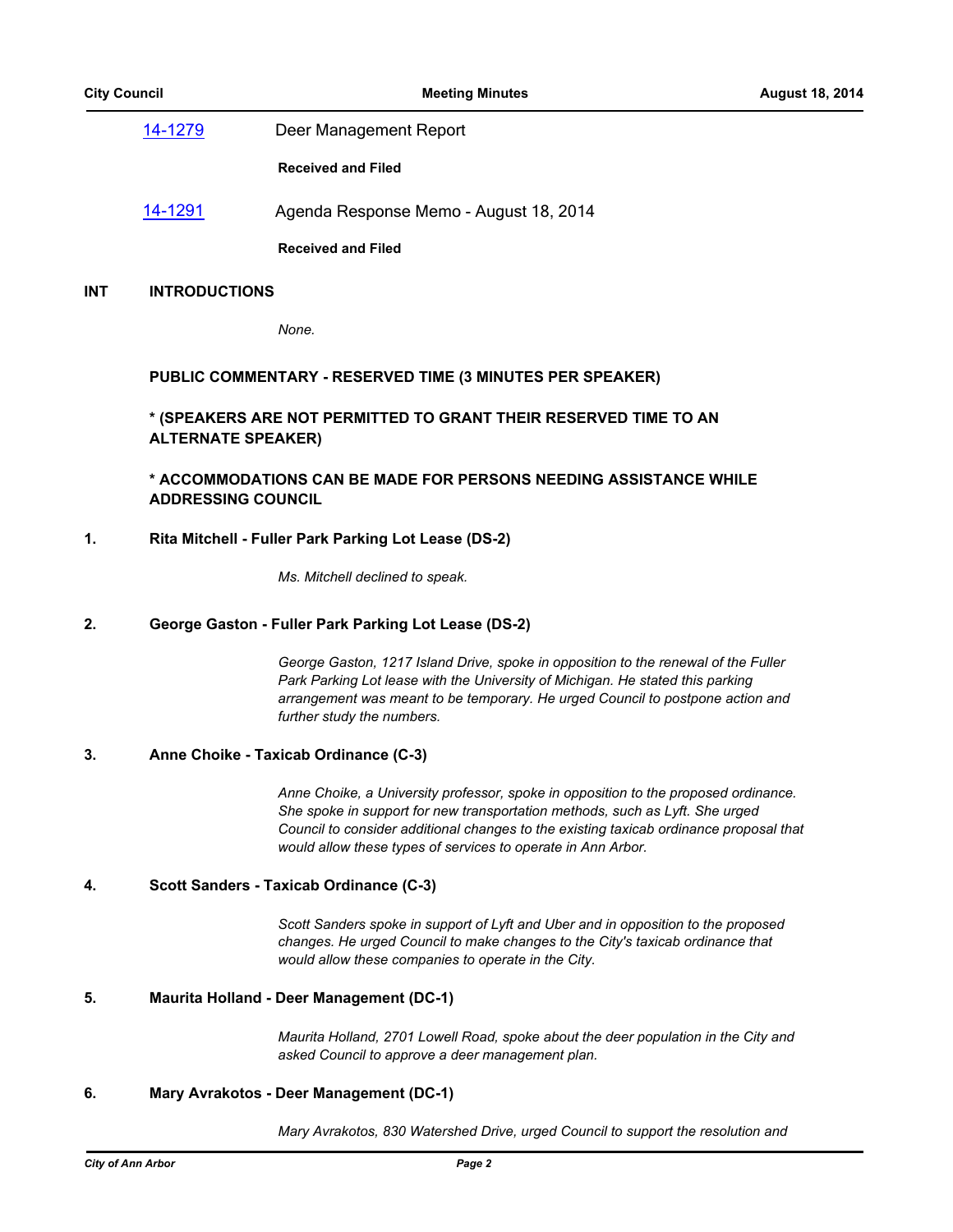*adopt a deer management program. She stated something needs to be done to address the problem.*

## **7. Tracy Grogan - Deer Management (DC-1)**

*Tracy Grogan, 815 Green Road, spoke in support of a deer management program.*

## **8. Judy Cohen - Deer Management (DC-1)**

*Judy Cohen, 2855 Heather Way, spoke in support of the funding of a deer management program.*

## **9. Nicholas Avrakotos - Deer Management (DC-1)**

*Nicholas Avrakotos, 830 Watershed Drive, stated there is a deer problem in the City and it will only get worse if left unaddressed.*

#### **Tom Partridge - Elect Mark Schauer Governor, Plan for Expanding Affordable Housing Needed (F-5) 10.**

*Tom Partridge spoke about the election of Mark Schauer to the office of Governor. He stated the City Planning Commission needs to address the issue of affordable housing.*

## **CC COMMUNICATIONS FROM COUNCIL**

## *COUNCILMEMBER TAYLOR*

*Councilmember Taylor stated that Councilmember Teall is out of town due to family obligations, and sends her regrets.*

## *COUNCILMEMBER EATON*

*Councilmember Eaton stated City staff have arranged for a public meeting on September 4 at 7pm at the Crossroads Baptist Church, 2580 Packard Road, regarding the Packard Square development. The developer will be available to answer questions of the residents and neighbors in this area.*

## **MC COMMUNICATIONS FROM THE MAYOR**

**MC-1** [14-1227](http://a2gov.legistar.com/gateway.aspx/matter.aspx?key=12704) Appointments - Confirmations

*APPOINTMENTS APPROVED*

*Mayor Hieftje recommended the following appointments at the August 7, 2014 regular session of Council:*

*Downtown Development Authority*

*Bob Guenzel -Re-Appointment 1703 Morton Ave. Ann Arbor, MI 48104 Term: June 1, 2014-May 31, 2018*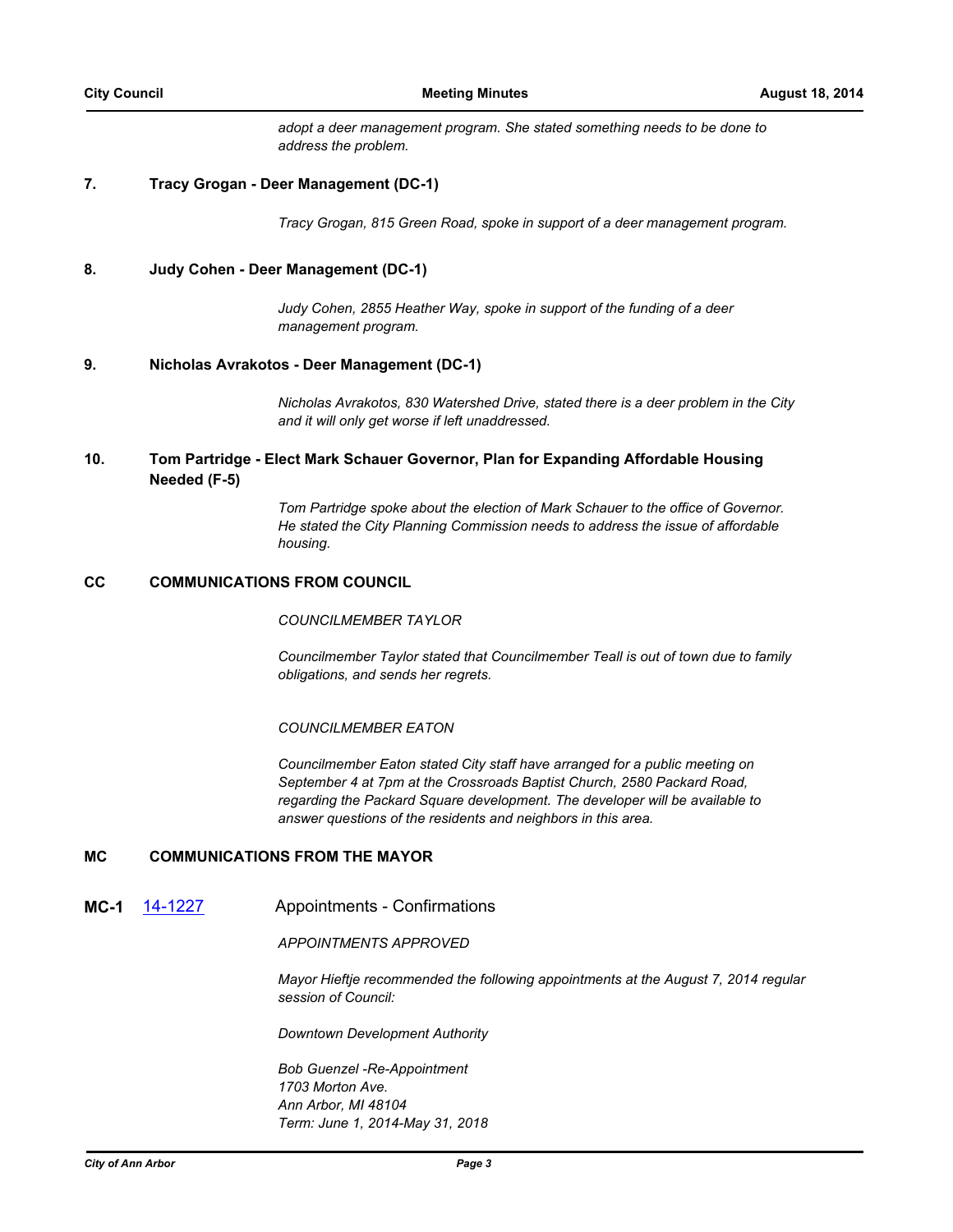*Energy Commission*

*Stephen Raiman-replacing Dina Kurz 1125 McIntyre St. Ann Arbor, Mi 48105 Term: June 1, 2014-May 31, 2017*

*Housing & Human Services Advisory Board*

*Nora Lee Wright -Filling Vacancy 112 C South Main St. Ann Arbor, MI 48104 Term: June 1, 2014-May 31, 2017*

**A motion was made by Councilmember Briere, seconded by Councilmember Lumm, that Council concur with the recommendations of the Mayor. On a voice vote, the Mayor declared the motion carried.**

**MC-2** [14-1290](http://a2gov.legistar.com/gateway.aspx/matter.aspx?key=12757) Nominations & appointments for August 18, 2014

#### *REFERRED*

*Mayor Hieftje placed the following appointments on the floor for approval at a later date:*

*Commission on Disability Issues*

*Anna Ercoli-Schnitzer- filling vacancy 315 Second St. Apt. 412 Ann Arbor, MI 48103 Term: June 1, 2014-May 31, 2017*

*Design Review Board*

*Tamara Burns Re-appointment 1614 Harbal Dr. Ann Arbor, MI 48105 Term: June 1, 2014-May 31, 2017*

*Richard Mitchell Re-appointment 1113 W. Liberty St Ann Arbor, MI 48103 Term: June 1, 2014-May 31, 2017*

*Planning Commission*

*Sofia Franciscus- Filling Vacancy of Paras Parehk 1250 Creal Crescent Ann Arbor, MI 48103 Term: July 1, 2013-June 30, 2016* 

*Downtown Development Authority*

*John Splitt Re-appointment 1723 Ivywood Dr. Ann Arbor, MI 48103*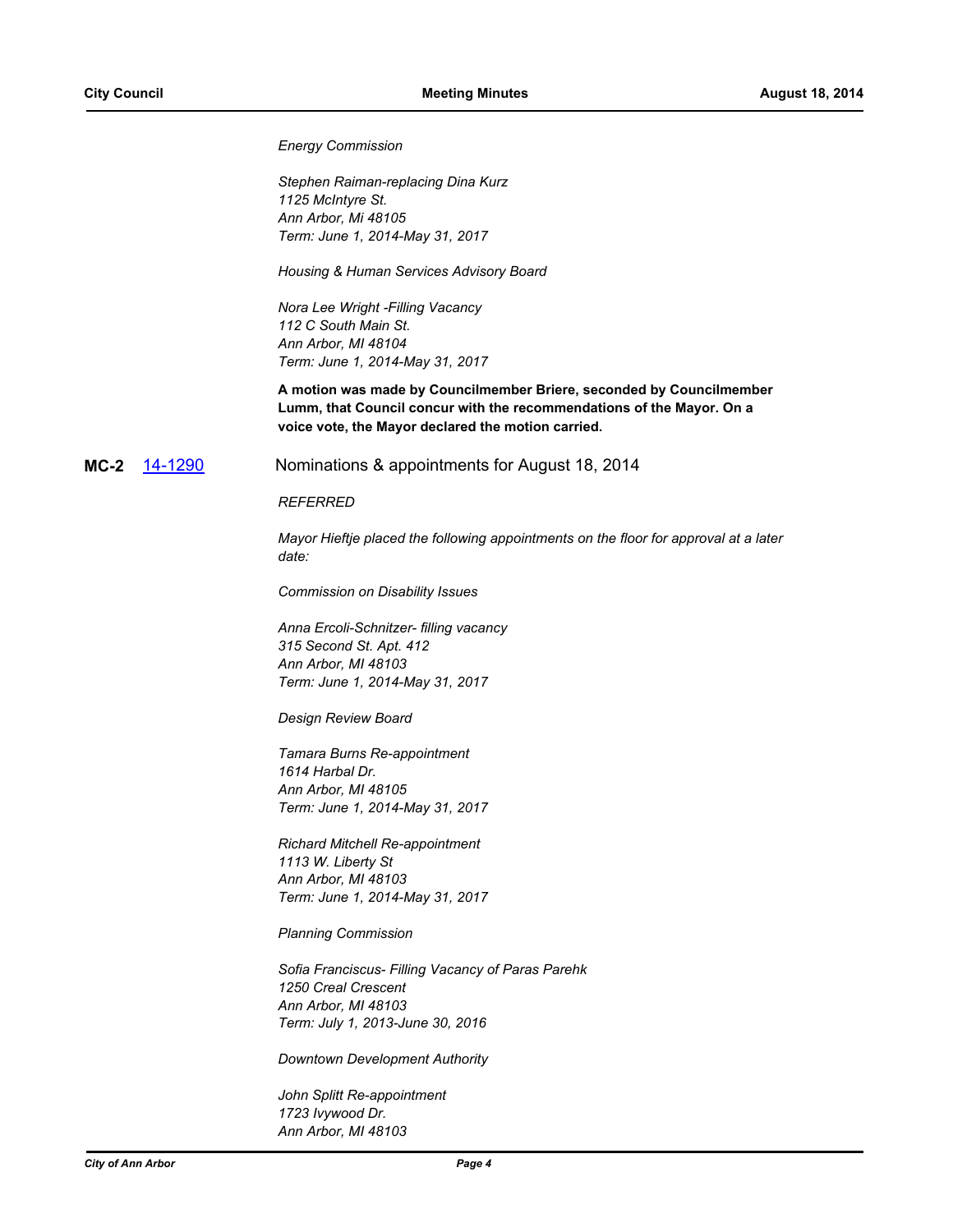*Term: June 1, 2014-May 31, 2018*

**Referred to the City Council due back on 9/2/2014.**

## **PH PUBLIC HEARINGS (3 MINUTES PER SPEAKER)**

**PH-1** [14-0917](http://a2gov.legistar.com/gateway.aspx/matter.aspx?key=12406) An Ordinance to Amend Chapter 55 (Zoning), Rezoning of 4.8 Acres from R1C (Single Family Dwelling District) to R4B (Multiple Family Dwelling District), Ann Arbor Housing Commission North Maple Road Rezoning, 701 North Maple Road (CPC Recommendation: Approval - 8 Yeas and 0 Nays)

> *A public hearing was conducted on the proposed amendment to Chapter 55, rezoning of 4.8 Acres from R1C (Single Family Dwelling District) to R4B (Multiple Family Dwelling District), Ann Arbor Housing Commission North Maple Road Rezoning, 701 North Maple Road. Notice of public hearing was published July 21, 2014.*

#### *Tom Par*

*tridge, City resident, spoke in support of the proposed ordinance, stating that more affordable housing is needed.* 

*There being no further comment, the Mayor declared the hearing closed.*

## **Held and Closed**

Enactment No: ORD-14-13

**PH-2** [14-1220](http://a2gov.legistar.com/gateway.aspx/matter.aspx?key=12697) Resolution to Vacate a 120-Foot Length and a 30-Foot Length of Unimproved, Platted Seybold Drive, Scioto Hills No. 1 Subdivision (CPC Recommendation: Approval - 7 Yeas, 0 Nays) **(8 Votes Required)**

> *A public hearing was conducted on the proposed Resolution to Vacate a 120-Foot Length and a 30-Foot Length of Unimproved, Platted Seybold Drive, Scioto Hills No. 1 Subdivision. Notice of public hearing was published July 14, 2014.*

*There being no one present for comment, the Mayor declared the hearing closed.*

#### **Held and Closed**

Enactment No: R-14-294

**PH-3** [14-1021](http://a2gov.legistar.com/gateway.aspx/matter.aspx?key=12509) An Ordinance to Amend Chapter 55 (Zoning), Rezoning of 4.5 Acres from M1 (Limited Industrial District) to O (Office District), State Street Village Rezoning, 2223 S. State Street (CPC Recommendation: Approval - 6 Yeas and 0 Nays) (Ordinance No. ORD-14-17)

> *A public hearing was conducted on the proposed amendment to Chapter 55 (Zoning), Rezoning of 4.5 Acres from M1 (Limited Industrial District) to O (Office District), State Street Village Rezoning, located at 2223 S. State Street. Notice of public hearing was published July 31, 2014.*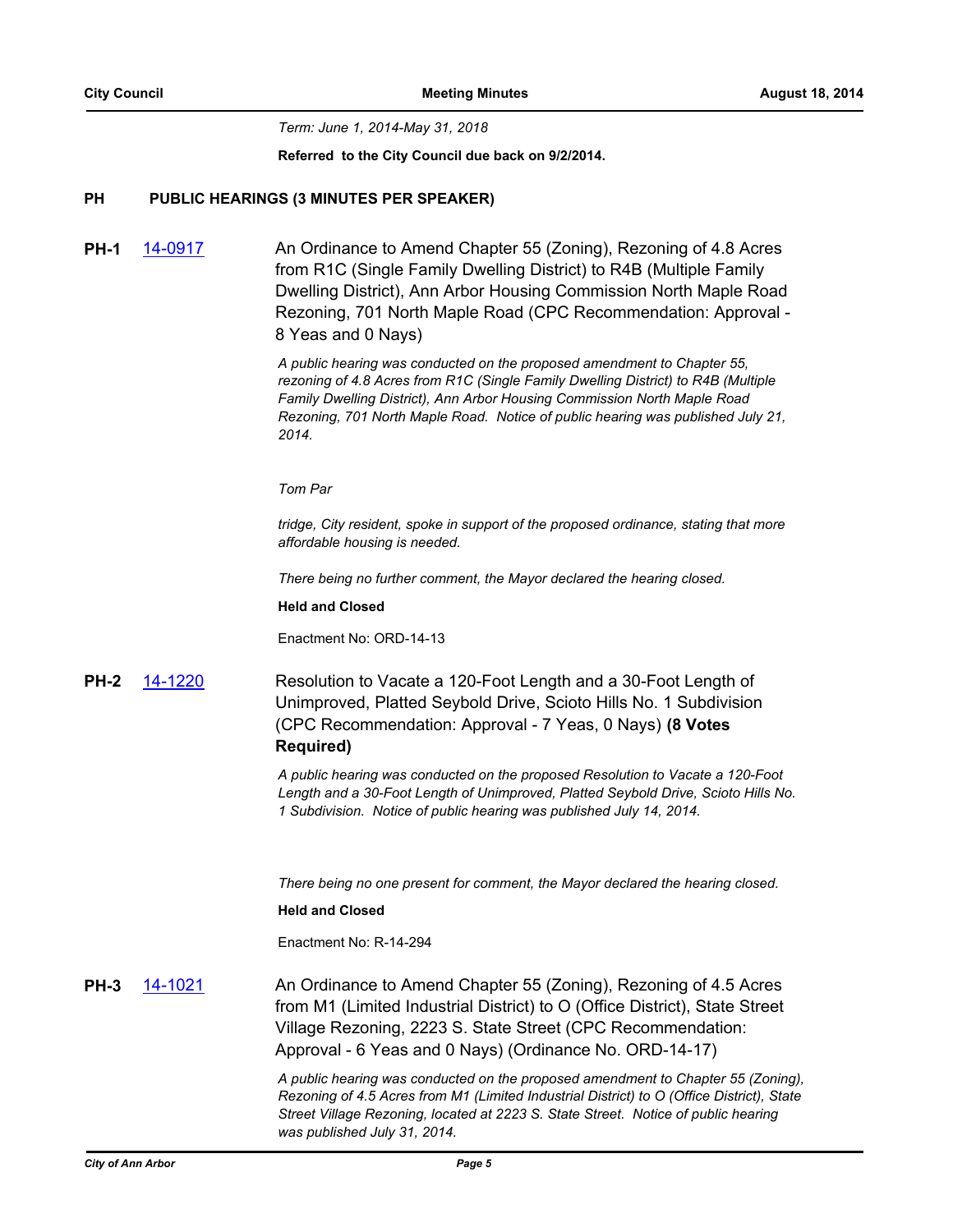*Tom Partridge, City resident, spoke in opposition. He urged Council to include options for more affordable housing and to provide more accessible public transportation to the site.*

*There being no further comment, the Mayor declared the hearing closed.*

#### **Held and Closed**

Enactment No: ORD-14-17

**PH-4** [14-1022](http://a2gov.legistar.com/gateway.aspx/matter.aspx?key=12510) Resolution to Approve State Street Village Site Plan and Development Agreement, 2221 & 2223 South State Street (CPC Recommendation: Approval - 6 Yeas and 0 Nays)

> *A public hearing was held on the proposed Resolution to Approve State Street Village Site Plan and Development Agreement, 2221 & 2223 South State Street (CPC Recommendation: Approval - 6 Yeas and 0 Nays). Notice of public hearing was published August 11, 2014.*

*Tom Partridge, City resident, spoke in opposition to the proposed resolution. He urged Council to include accessible public transportation to the site.*

*There being no further comment, the Mayor declared the public hearing closed.*

**Held and Closed**

Enactment No: R-14-295

## **A APPROVAL OF COUNCIL MINUTES**

**A-1** [14-1272](http://a2gov.legistar.com/gateway.aspx/matter.aspx?key=12739) Regular Session Meeting Minutes of August 7, 2014

**A motion was made by Councilmember Briere, seconded by Councilmember Warpehoski, that the Regular Session Meeting Minutes of August 7, 2014 be approved. On a voice vote, the Mayor declared the motion carried.**

## **CA CONSENT AGENDA**

### **CONSENT AGENDA ITEM REMOVED**

*With unanimous consent of Council, the following items were removed from the Consent Agenda and placed at the end of same:*

*CA-4 Resolution to Approve an Agreement with the Washtenaw County Road Commission for the Resurfacing of Newport Road (City Limits to Bird Road) (\$90,000.00)*

#### **Passed on consent agenda**

*With unanimous consent of Council, the following resolution was removed from the Consent Agenda and placed at the end of same:*

*Resolution to Approve an Agreement with the Washtenaw County Road Commission for the Resurfacing of Newport Road (City Limits to Bird Road) (\$90,000.00)*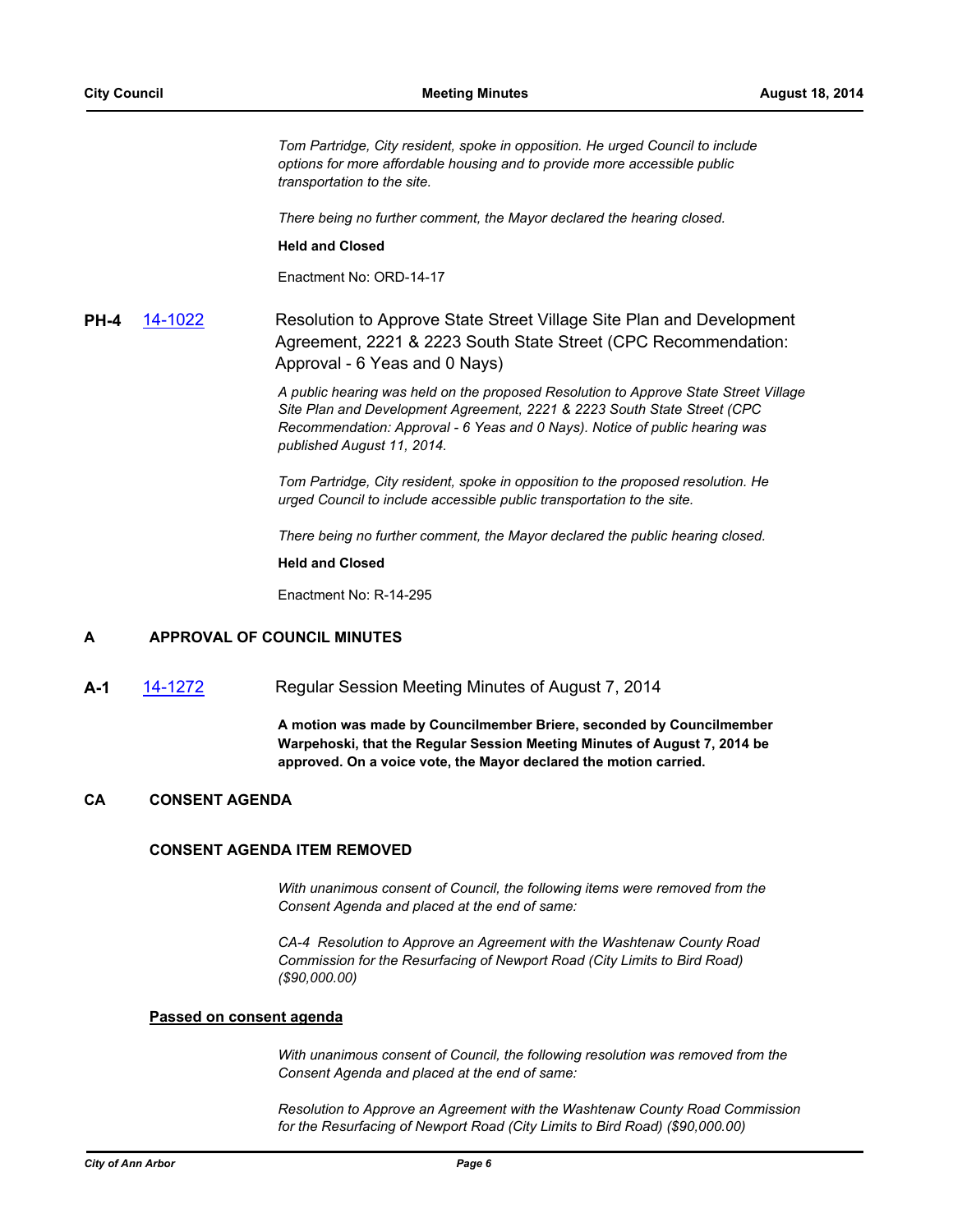| <b>City Council</b> |                | <b>Meeting Minutes</b>                                                                                                                                                                                   | <b>August 18, 2014</b> |
|---------------------|----------------|----------------------------------------------------------------------------------------------------------------------------------------------------------------------------------------------------------|------------------------|
|                     |                | A motion was made by Councilmember Kailasapathy, seconded by<br>Councilmember Lumm that the following Consent Items be approved as<br>presented. On a voice vote, the Mayor declared the motion carried. |                        |
| $CA-1$              | <u>14-1174</u> | Resolution to Approve the Member Services Agreement into the<br>Keenan Pharmacy Purchasing Coalition (\$60,000.00 for 2014 and<br>\$60,000.00 for 2015)                                                  |                        |
|                     |                | Enactment No: R-14-288                                                                                                                                                                                   |                        |
| $CA-2$              | 14-1215        | Resolution to Approve July 24, 2014 Recommendations of the Board<br>of Insurance Administration                                                                                                          |                        |
|                     |                | Enactment No: R-14-289                                                                                                                                                                                   |                        |
| $CA-3$              | 14-1216        | Resolution to Approve the Closing of Maynard Street for the Barracuda<br>Networks BBQ on Wednesday, September 10, 2014                                                                                   |                        |
|                     |                | Enactment No: R-14-290                                                                                                                                                                                   |                        |
| $CA-4$              | 14-1226        | Resolution to Approve an Agreement with the Washtenaw County<br>Road Commission for the Resurfacing of Newport Road (City Limits to<br>Bird Road) (\$90,000.00)                                          |                        |
|                     |                | A motion was made by Councilmember Briere, seconded by Councilmember<br>Kailasapathy, that the Resolution be approved. On a voice vote, the Mayor<br>declared the motion carried.                        |                        |
|                     |                | Enactment No: R-14-291                                                                                                                                                                                   |                        |
| В                   |                | <b>ORDINANCES - SECOND READING</b>                                                                                                                                                                       |                        |

**B-1** [14-0917](http://a2gov.legistar.com/gateway.aspx/matter.aspx?key=12406) An Ordinance to Amend Chapter 55 (Zoning), Rezoning of 4.8 Acres from R1C (Single Family Dwelling District) to R4B (Multiple Family Dwelling District), Ann Arbor Housing Commission North Maple Road Rezoning, 701 North Maple Road (CPC Recommendation: Approval - 8 Yeas and 0 Nays)

> *(The complete copy of the text of Ordinance No. ORD-14-13 is on file in the City Clerk's Office.)*

**A motion was made by Councilmember Warpehoski, seconded by Councilmember Anglin, that the Ordinance be adopted on Second Reading. On a voice vote, the Mayor declared the motion carried.**

Enactment No: ORD-14-13

**B-2** [14-1021](http://a2gov.legistar.com/gateway.aspx/matter.aspx?key=12509) An Ordinance to Amend Chapter 55 (Zoning), Rezoning of 4.5 Acres from M1 (Limited Industrial District) to O (Office District), State Street Village Rezoning, 2223 S. State Street (CPC Recommendation: Approval - 6 Yeas and 0 Nays) (Ordinance No. ORD-14-17)

> *(The complete copy of the text of Ordinance No. ORD-14-17 is on file in the City Clerk's Office.)*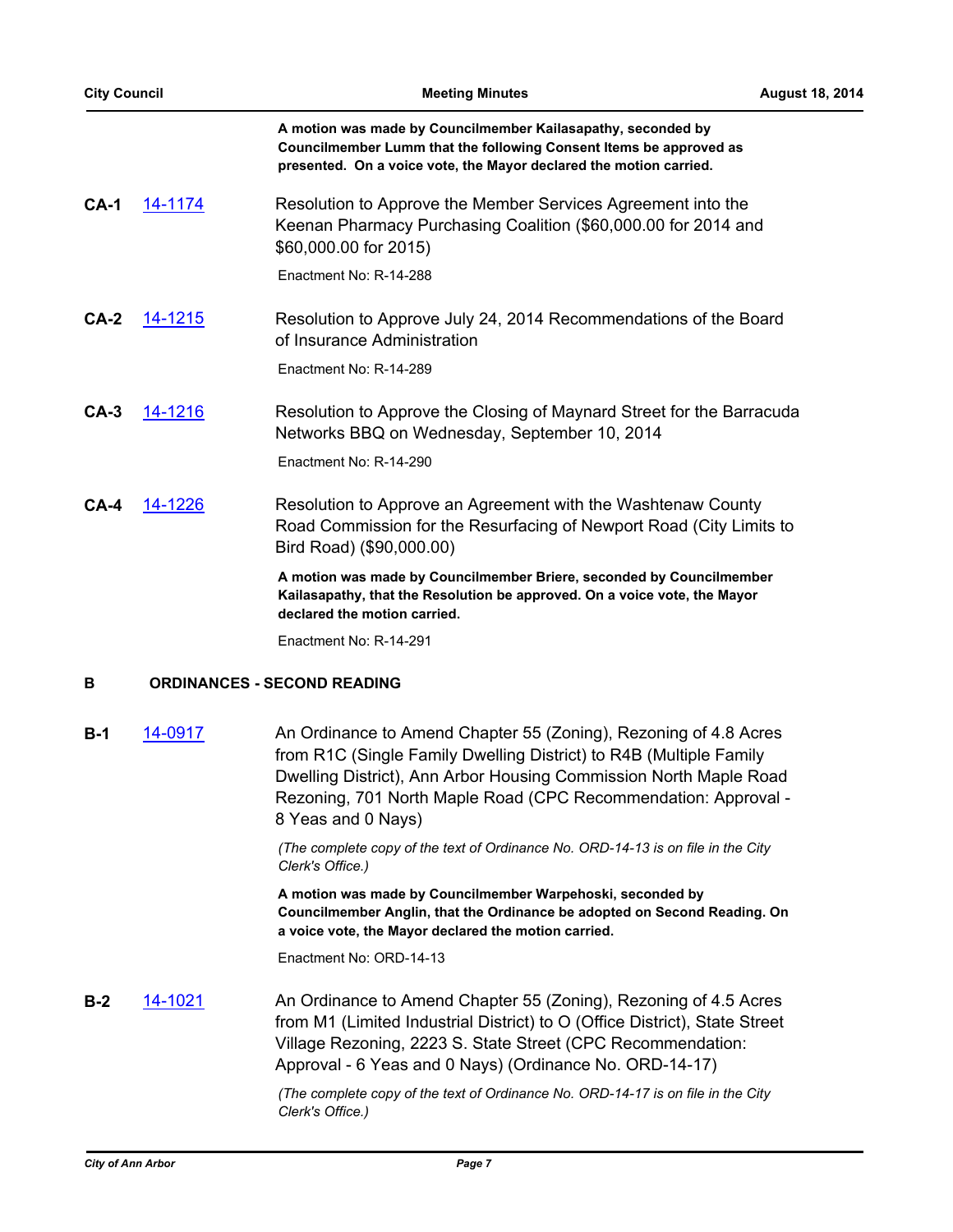**A motion was made by Councilmember Eaton, seconded by Councilmember Briere, that the Ordinance be adopted on Second Reading. On a voice vote, the Mayor declared the motion carried.**

Enactment No: ORD-14-17

## **C ORDINANCES - FIRST READING**

## **C New Business - Staff:**

**C-1** [14-1196](http://a2gov.legistar.com/gateway.aspx/matter.aspx?key=12673) An Ordinance to Amend Chapter 55 (Zoning), Rezoning of 0.38 Acres from PUD (Planned Unit Development District) to D2 (Downtown Interface District) with a Secondary Street Building Frontage, 121 Kingsley West Rezoning, 121 West Kingsley Street (CPC Recommendation - Technical Denial: 5 Yeas and 0 Nays) (Ordinance No. ORD-14-19)

> *(The complete copy of the text of Ordinance No. ORD-14-19 is on file in the City Clerk's Office.)*

> **A motion was made by Councilmember Briere, seconded by Councilmember Kailasapathy, that the Ordinance be approved on First Reading. On a voice vote, the Mayor declared the motion carried.**

Enactment No: ORD-14-19

**C-2** [14-1221](http://a2gov.legistar.com/gateway.aspx/matter.aspx?key=12698) An Ordinance to Amend Sections 7:154 and 7:159 of Chapter 85 (Taxicabs) of Title VII of the Code of the City of Ann Arbor and to Add a New Section, Which New Section Shall be Designated as Section 7:159a [Revised Standards for Meter Rates] (Ordinance No. ORD14-20)

> *(The complete copy of the text of Ordinance No. ORD-14-20 is on file in the City Clerk's Office.)*

**A motion was made by Councilmember Kunselman, seconded by Councilmember Eaton, that the Ordinance be approved on First Reading. On a voice vote, the Mayor declared the motion carried.**

Enactment No: ORD-14-20

**C-3** [14-1222](http://a2gov.legistar.com/gateway.aspx/matter.aspx?key=12699) An Ordinance to Amend the Title and Sections 7:151, 7:158, 7:163, 7:164, 7:165, 7:167, 7:170, and 7:172, of Chapter 85 (Taxicabs) of Title VII of the Code of The City of Ann Arbor and to Add New Sections, Which New Sections Shall be Designated as 7:154a, 7:156a, and 7:156b [Registration of Non-metered Vehicle Drivers]

> *Councilmember Briere moved, seconded by Councilmember Kailasapathy, that Council suspend the Rules regarding Number of Speaking Times (Rule 8). On a voice vote, the Mayor declared the motion carried and the Rules suspended for this item.*

*Council asked for additional clarification regarding the inspection process for taxicabs versus limousines. Councilmember Briere questioned the cost to an individual driver if their company does not pay for a driver's chauffeur's license, vehicle inspection,*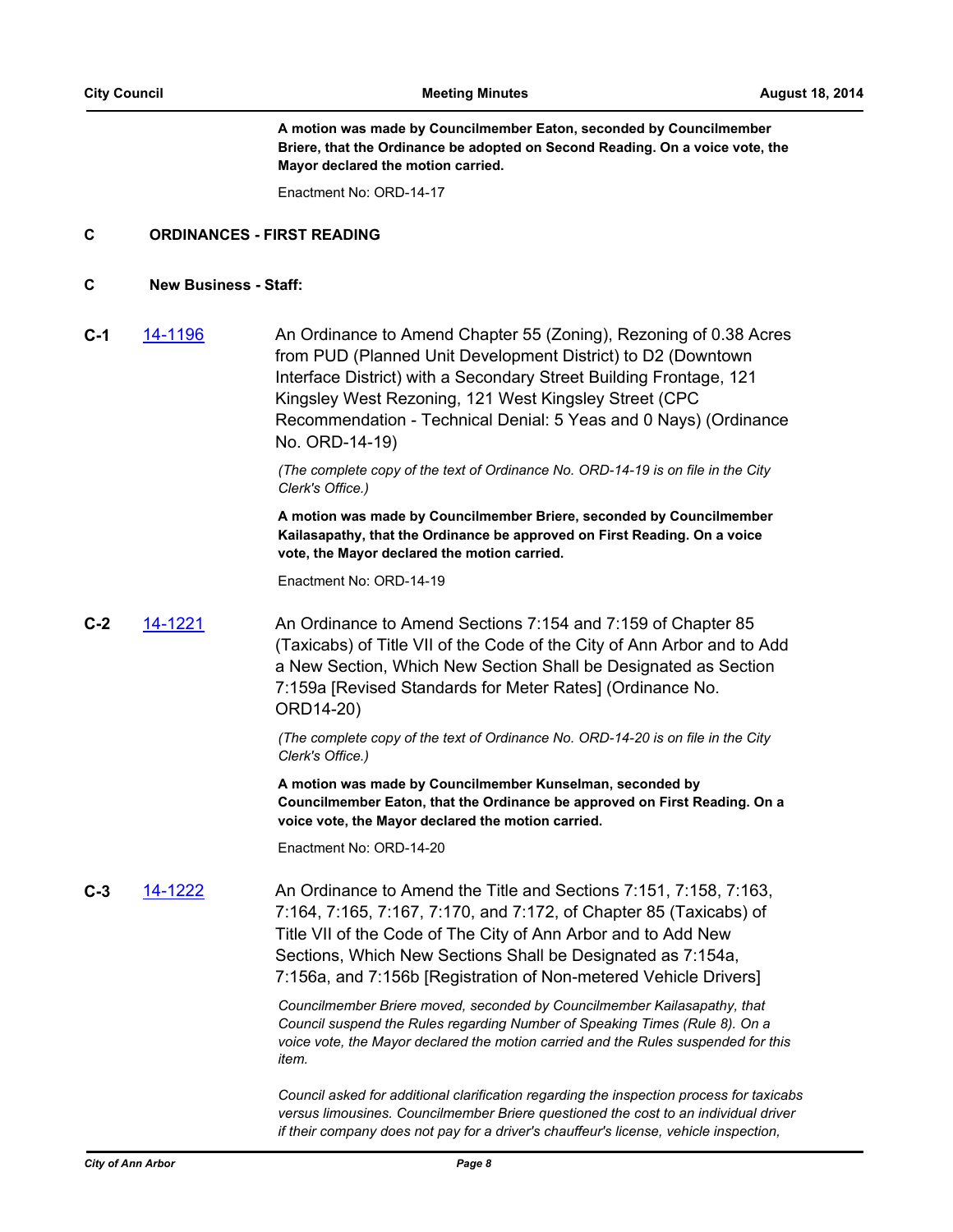*City license and additional insurance impacts.*

*Councilmember Taylor stated he felt the ordinance changes were not necessary for the types of services provided by companies like Uber and Lyft. He stated he would be bringing forward a resolution at the next Council meeting to enter into an operating agreement with these companies that would allow them to do business in the City.*

*Michael White, a representative from Uber, was invited to speak to Council regarding his company's policies and to answer any questions. He stated the service his company provides utilizes new technology to provide a faster, better service than a traditional taxi. Mr. White reassured Council that Uber does provide insurance.*

*Councilmember Kunselman requested more information regarding Uber's safety requirements for drivers.*

*(The complete copy of the text of the proposed Ordinance is on file in the City Clerk's Office.)*

**A motion was made by Councilmember Kunselman, seconded by Councilmember Eaton, that the Ordinance be approved on First Reading. On a roll call, the vote was as follows with the Mayor declaring the motion defeated:**

- **Yeas:** Councilmember Kunselman, Councilmember Anglin, Councilmember Kailasapathy, Councilmember Warpehoski and Councilmember Eaton Yeas:  $5 -$
- **Nays:** Mayor Hieftje, Councilmember Briere, Councilmember Taylor, Councilmember Lumm and Councilmember Petersen Nays:  $5 -$
- **Absent:** 1 Councilmember Teall

## **D MOTIONS AND RESOLUTIONS**

- **DC New Business Council:**
- **DC-1** [14-1274](http://a2gov.legistar.com/gateway.aspx/matter.aspx?key=12741) Resolution to Appropriate \$20,000.00 to Develop a Community-Endorsed Deer Management Plan (**8 Votes Required**)

**A motion was made by Councilmember Lumm, seconded by Councilmember Briere, that the Resolution be approved. On a voice vote, the Mayor declared the motion carried unanimously, thus satisfying the eight-vote requirement.**

Enactment No: R-14-292

**DC-2** [14-1289](http://a2gov.legistar.com/gateway.aspx/matter.aspx?key=12756) Resolution for Community Events Fund Disbursements from the FY 2015 Budget

> **A motion was made by Councilmember Warpehoski, seconded by Councilmember Briere, that the Resolution be approved. On a voice vote, the Mayor declared the motion carried.**

Enactment No: R-14-293

## **DB New Business - Boards and Commissions:**

**DB-1** [14-1220](http://a2gov.legistar.com/gateway.aspx/matter.aspx?key=12697) Resolution to Vacate a 120-Foot Length and a 30-Foot Length of Unimproved, Platted Seybold Drive, Scioto Hills No. 1 Subdivision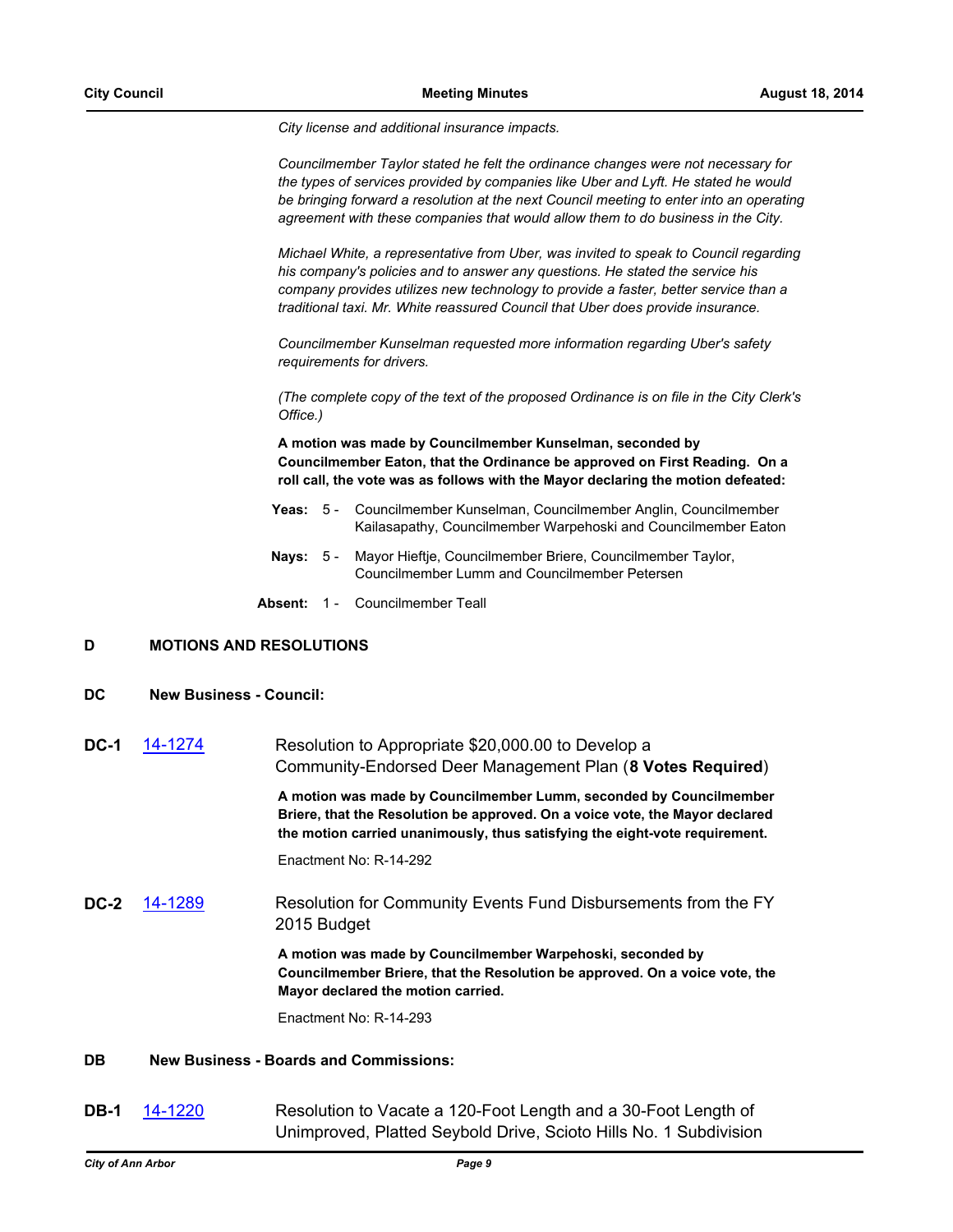(CPC Recommendation: Approval - 7 Yeas, 0 Nays) **(8 Votes Required)**

**A motion was made by Councilmember Anglin, seconded by Councilmember Warpehoski, that the Resolution be approved. On a voice vote, the Mayor declared the motion carried unanimously, thus satisfying the eight-vote requirement.**

Enactment No: R-14-294

**DB-2** [14-1022](http://a2gov.legistar.com/gateway.aspx/matter.aspx?key=12510) Resolution to Approve State Street Village Site Plan and Development Agreement, 2221 & 2223 South State Street (CPC Recommendation: Approval - 6 Yeas and 0 Nays)

> **A motion was made by Councilmember Eaton, seconded by Councilmember Briere, that the Resolution be approved. On a voice vote, the Mayor declared the motion carried.**

Enactment No: R-14-295

## **DS New Business - Staff:**

**DS-1** [14-1175](http://a2gov.legistar.com/gateway.aspx/matter.aspx?key=12652) Resolution to Approve the Extended Policy with EyeMed Vision Care to Provide Vision Coverage to City Employees and their Eligible Dependents (\$305,828.00)

> **A motion was made by Councilmember Warpehoski, seconded by Councilmember Lumm, that the Resolution be approved. On a voice vote, the Mayor declared the motion carried.**

Enactment No: R-14-296

**DS-2** [14-1159](http://a2gov.legistar.com/gateway.aspx/matter.aspx?key=12636) Resolution to Approve Fuller Park Parking Lot Land Lease with the University of Michigan **(8 Votes Required)**

> **A motion was made by Councilmember Briere, seconded by Councilmember Kailasapathy, that the Resolution be approved.**

*Councilmember Briere asked for further clarification regarding the rates charged by UM for the use of this lot. She asked for a comparison between the UM rates charged at this lot versus other downtown parking lots.*

*Councilmember Eaton requested that this resolution be further studied by PAC in context of the PROS plan, border to border trail plan and other documents. He asked that PAC review the impacts of these leases on those planning documents. Councilmembers agreed that a postponement until the first meeting in October would allow for additional review by PAC.*

*Councilmember Anglin asked to have references to a possible future use of the site removed from the lease document.*

**A motion was made by Councilmember Briere, seconded by Councilmember Eaton, that the Resolution be postponed until 10/6/2014. On a voice vote, the Mayor declared the motion carried.**

**DS-3** [14-1180](http://a2gov.legistar.com/gateway.aspx/matter.aspx?key=12657) Resolution to Accept and Appropriate Emergency Management Performance Grant Funds and Approve FY 2014 Funding Assistance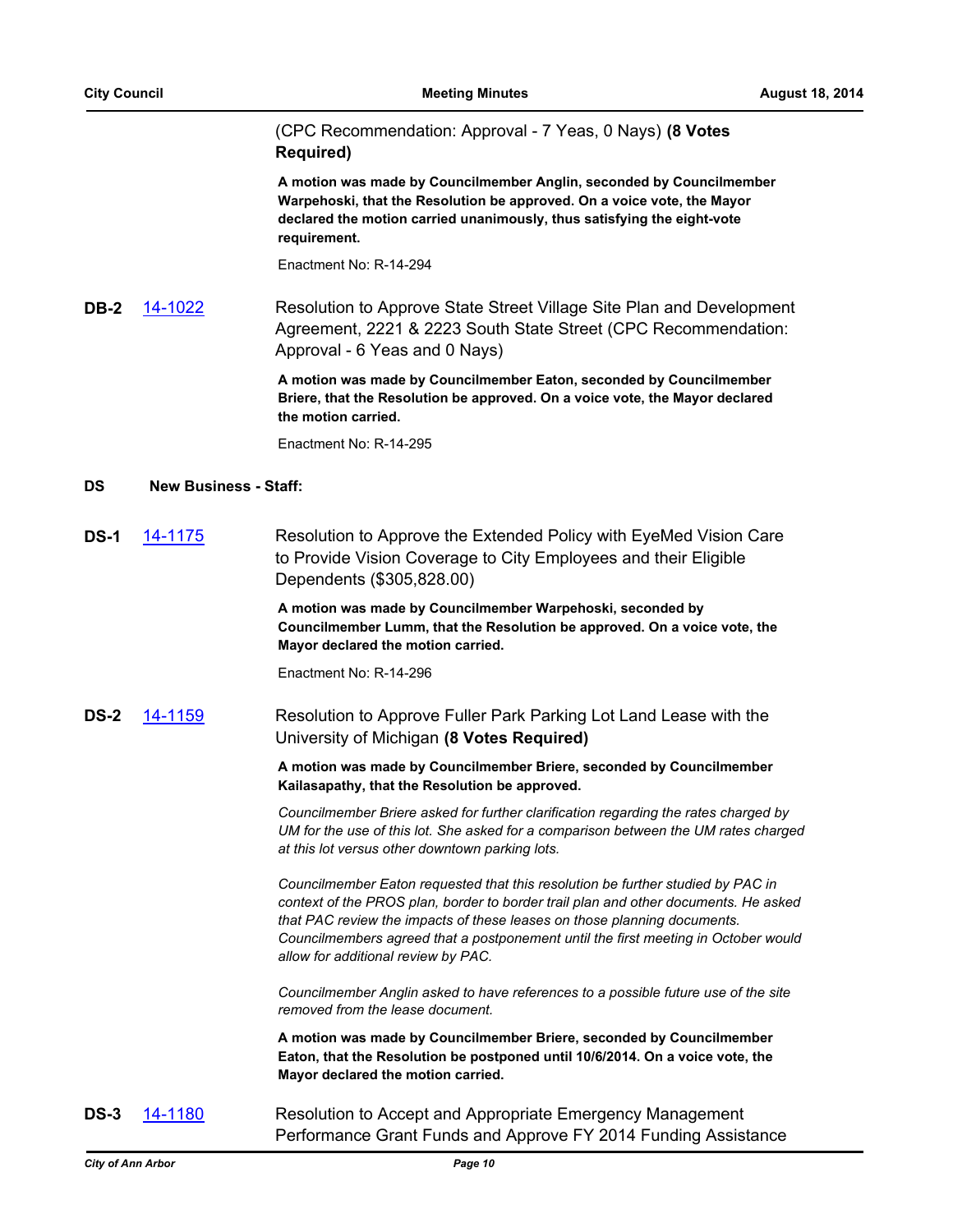Grant Agreement for Ann Arbor Emergency Management Program (\$42,582.00) **(8 Votes Required)**

**A motion was made by Councilmember Anglin, seconded by Councilmember Warpehoski, that the Resolution be approved. On a voice vote, the Mayor declared the motion carried unanimously, thus satisfying the eight-vote requirement.**

Enactment No: R-14-297

## **COMMUNICATIONS FROM COUNCIL**

#### *COUNCILMEMBER KAILASAPATHY*

*Councilmember Kailasapathy expressed concern with the fact that the first alternate on the Reserved Time Public Comment list was not given a chance to speak after one speaker declined their speaking time. She stated the Rules are very important and this seemed to be a violation.*

*Mayor Hieftje replied that he interpreted the Rules to state that speakers could not transfer their time and he felt that since Ms. Mitchell was present and chose not to speak, she could not transfer the time to the first alternate. He stated he would look at the Rules more closely.*

## **E COMMUNICATIONS FROM THE CITY ATTORNEY**

*None.*

## **F & G CLERK'S REPORT OF COMMUNICATIONS, PETITIONS AND REFERRALS**

**F The following communications were referred as indicated:**

## **Passed on consent agenda**

**A motion was made by Councilmember Lumm, seconded by Councilmember Briere that the following Consent Items be approved as presented. On a voice vote, the Mayor declared the motion carried.**

- **F-1** [14-1158](http://a2gov.legistar.com/gateway.aspx/matter.aspx?key=12635) Second Quarter 2014 Investment Portfolio Report
- **F-2** [14-1186](http://a2gov.legistar.com/gateway.aspx/matter.aspx?key=12663) Communication from Scott E. Munzel, P.C. regarding notice of Intent to Establish a Condominium Project at 921 E. Huron St. - Planning and Development Services, City Attorney's Office
- **F-3** [14-1193](http://a2gov.legistar.com/gateway.aspx/matter.aspx?key=12670) Communication from the Attorney General regarding receipt of City Councils' request to amend the City Charter - File
- **F-4** [14-1197](http://a2gov.legistar.com/gateway.aspx/matter.aspx?key=12674) Planning Services FY14 Year-End Report
- **F-5** [14-1199](http://a2gov.legistar.com/gateway.aspx/matter.aspx?key=12676) Planning Commission FY2014-2015 Work Program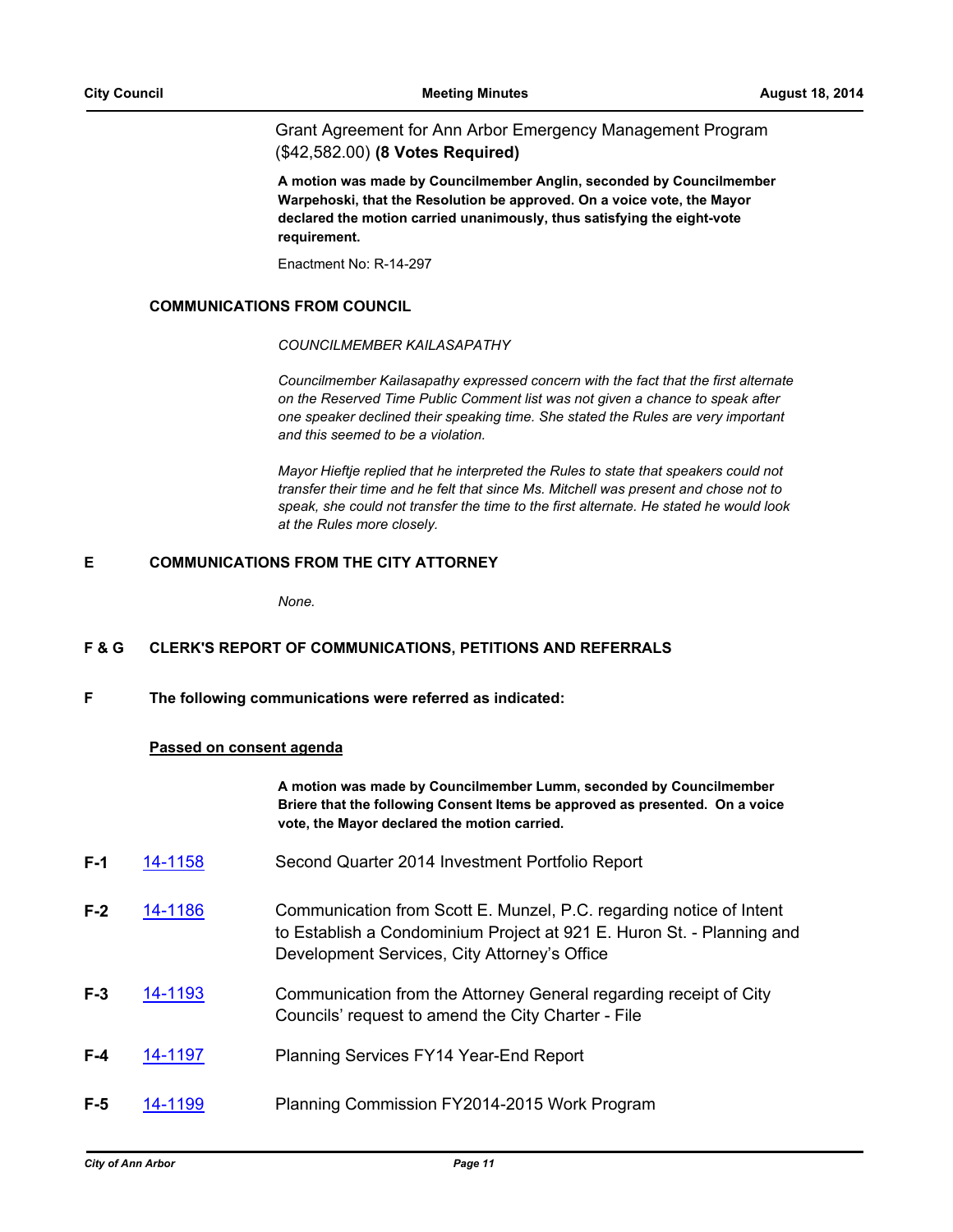| <b>City Council</b> |                                                 | <b>Meeting Minutes</b>                                                                                                            | <b>August 18, 2014</b> |  |  |
|---------------------|-------------------------------------------------|-----------------------------------------------------------------------------------------------------------------------------------|------------------------|--|--|
| $F-6$               | 14-1208                                         | Notice of Intent to Establish 121 Kingsley West Condominiums - City<br>Attorney, Planning and Development Services                |                        |  |  |
| $F - 7$             | 14-1218                                         | Communication from Residents Expressing Concern with an<br>Abandoned Home at 411 W. Mosley - File                                 |                        |  |  |
| $F-8$               | 14-1275                                         | Communication from James Kelly, Assistant Attorney General<br>regarding City of Ann Arbor Proposed City Charter Amendments - File |                        |  |  |
| G                   | The following minutes were received for filing: |                                                                                                                                   |                        |  |  |
| $G-1$               | 13-0824                                         | Ann Arbor Energy Commission Meeting Minutes of May 14, 2013                                                                       |                        |  |  |
| $G-2$               | 14-0518                                         | <b>Environmental Commission Meeting Minutes 01232014</b>                                                                          |                        |  |  |
| $G-3$               | 14-0759                                         | Minutes of the April 8, 2014 Ann Arbor Energy Commission Meeting                                                                  |                        |  |  |
| $G-4$               | 14-0799                                         | April 1, 2014, City Planning Commission Meeting Minutes                                                                           |                        |  |  |
| $G-5$               | 14-0950                                         | Public Market Advisory Commission Meeting Minutes of May 15, 2014                                                                 |                        |  |  |
| $G-6$               | 14-1153                                         | City Election Commission Meeting Minutes - July 8, 2014                                                                           |                        |  |  |
| $G-7$               | <u>14-1176</u>                                  | City Election Commission Meeting Minutes of July 15, 2014                                                                         |                        |  |  |
| $G-8$               | <u>14-1191</u>                                  | Council Labor Committee Meeting Minutes of May 12, 2014                                                                           |                        |  |  |
| $G-9$               | 14-1210                                         | Taxicab Board Meeting Minutes - June 26, 2014                                                                                     |                        |  |  |
| $G-10$              | 14-1212                                         | Special Insurance Board Meeting Minutes - July 9, 2014                                                                            |                        |  |  |
| $G-11$              | 14-1213                                         | Special Insurance Board Meeting Minutes - July 16, 2014                                                                           |                        |  |  |
| $G-12$              | 14-1214                                         | Insurance Board Meeting Minutes - July 24, 2014                                                                                   |                        |  |  |
|                     |                                                 | PUBLIC COMMENT - GENERAL (3 MINUTES EACH)                                                                                         |                        |  |  |

*Tom Partridge, City resident, spoke in opposition to the new transportation options provided by Uber and Lyft. He stated assurances need to be made regarding safety for riders.*

*Kai Petainen, City resident, expressed concerns about SPARK's job reporting numbers. He also thanked the Ann Arbor Chronicle for their service to the City.*

*An unknown Lyft supporter spoke about changes in transportation and urged Council*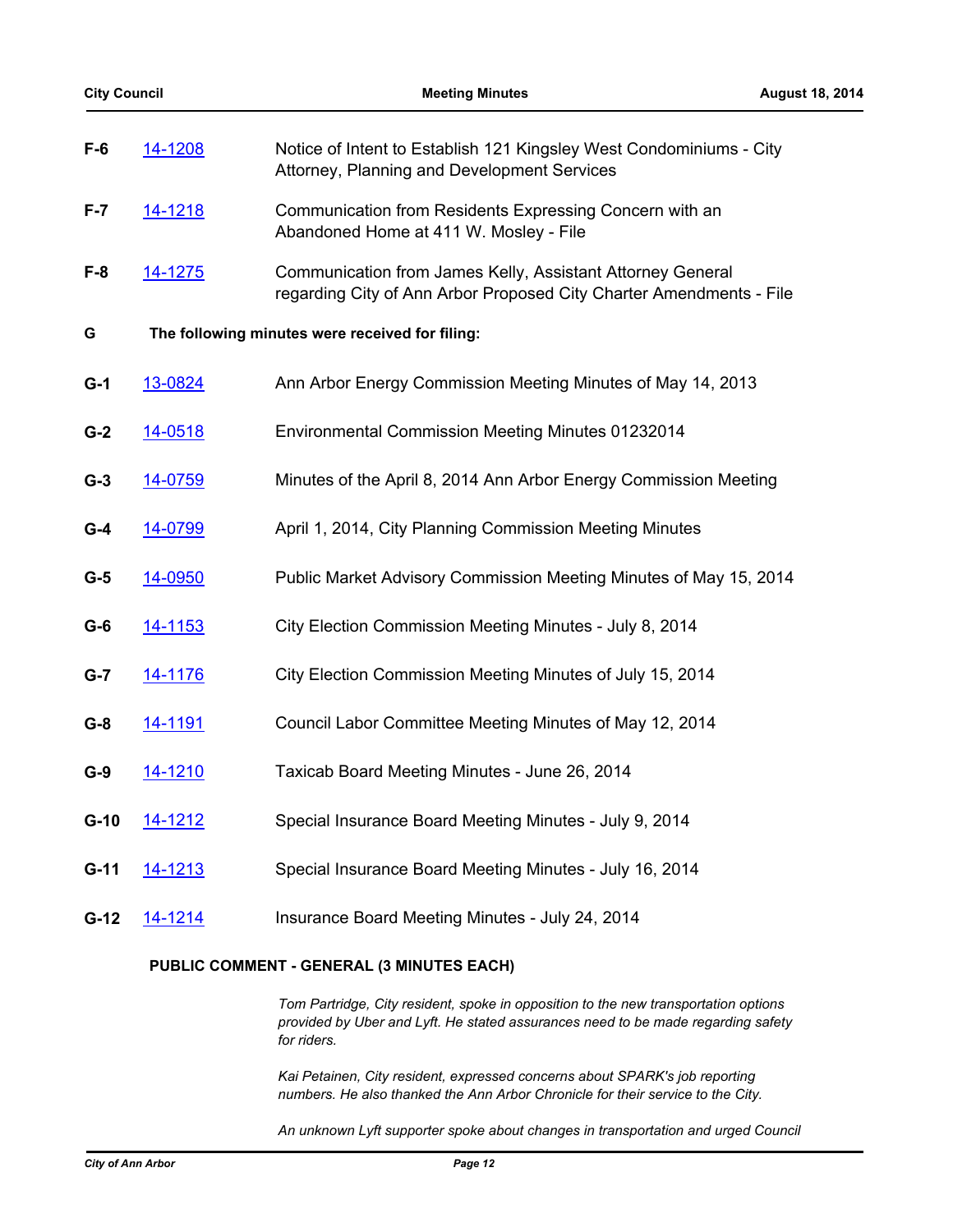*to allow change and innovation in the system.*

*An unknown Lyft driver spoke in support of Uber and Lyft. He spoke about his personal experiences and stated Ann Arbor deserves this option, noting the positive benefits including a reduction in drunk driving.*

*Ed Vielmetti, City resident, spoke about the situation in Ferguson, MO. He spoke about how Ann Arbor would react to injustice.*

*Rita Mitchell, 621 Fifth Street, thanked Councilmember Kailasapathy for her comments regarding Reserved Time and the Council Rules. She also stated she appreciated the Reserved Time being given to those on agenda topics. Ms. Mitchell also expressed concerns about the Fuller Road lease and thanked Council for letting PAC have additional time to study the lease.*

*Jeff Haynor, Pontiac Trail, spoke about the Fuller Park lease and the proposed deer management program.*

*An Uber driver spoke about the benefits of being an Uber driver, including additional money for his family.*

**CLOSED SESSION UNDER THE MICHIGAN OPEN MEETINGS ACT, INCLUDING BUT NOT LIMITED TO, LABOR NEGOTIATIONS STRATEGY, PURCHASE OR LEASE OF REAL PROPERTY, PENDING LITIGATION AND ATTORNEY/CLIENT PRIVILEGED COMMUNICATIONS SET FORTH OR INCORPORATED IN MCLA 15.268 (C), (D) (E), AND (H).**

*None.*

## **ADJOURNMENT**

**A motion was made by Councilmember Petersen, seconded by Councilmember Lumm, that the meeting adjourn. On a voice vote, the Mayor declared the motion carried and the meeting adjourned at 10:27 p.m.**

[14-1312](http://a2gov.legistar.com/gateway.aspx/matter.aspx?key=12779) Council Emails and Redaction List from 8-18-2014

**Received and Filed**

## **COMMUNITY TELEVISION NETWORK (CTN) CABLE CHANNEL 16:**

**LIVE: MONDAY, AUGUST 18, 2014, 7:00 P.M. REPLAYS: TUESDAY, AUGUST 19, 2014, 10:00 A.M. AND FRIDAY, AUGUST 22, 2014, 7:30 P.M.**

## **REPLAYS SUBJECT TO CHANGE WITHOUT NOTICE**